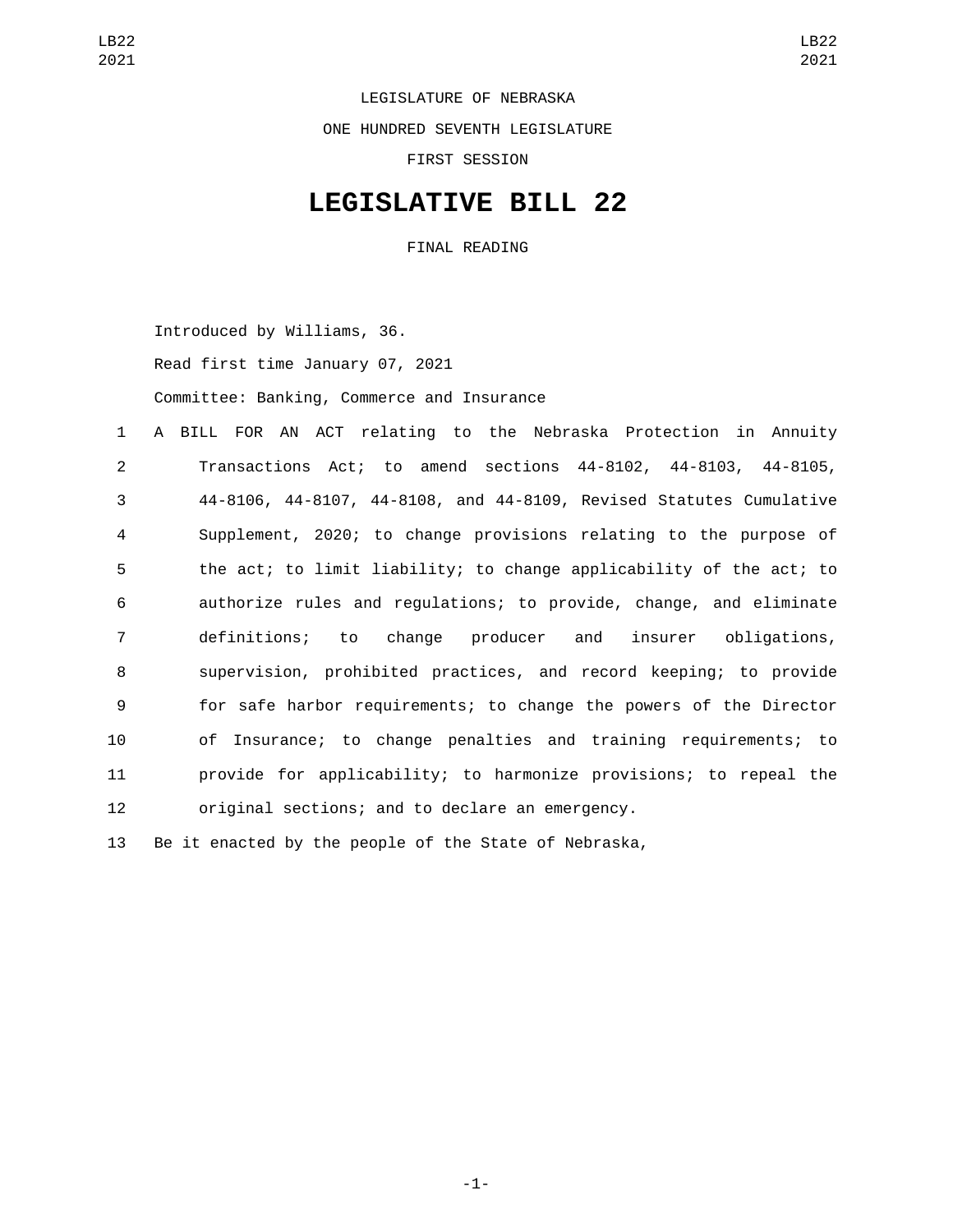Section 1. Section 44-8102, Revised Statutes Cumulative Supplement, 2 2020, is amended to read:

 44-8102 (1) The purpose of the Nebraska Protection in Annuity Transactions Act is to require producers to act in the best interest of 5 the consumer when making a recommendation of an annuity insurers to establish a system to supervise recommendations and to require set forth standards and procedures for recommendations made by insurance producers and insurers to establish and maintain a system to supervise recommendations consumers regarding annuity transactions so that the consumers' insurance needs and financial objectives at the time of the 11 transaction are appropriately addressed.

 (2) Nothing in the Nebraska Protection in Annuity Transactions Act shall be construed to create or imply a private cause of action for a violation of the act or to subject a producer to civil liability under the best interest standard of care outlined in section 44-8106 or under standards governing the conduct of a fiduciary or fiduciary relationship. Sec. 2. Section 44-8103, Revised Statutes Cumulative Supplement, 2020, is amended to read:

 44-8103 (1) The Nebraska Protection in Annuity Transactions Act 20 applies to any recommendation or sale of <del>to purchase, exchange, or</del> 21 replace an annuity made to a consumer by an insurance producer, or an insurer if an insurance producer is not involved, that results in the 23 recommended purchase, exchange, or replacement.

 (2) The Director of Insurance may adopt and promulgate rules and regulations to carry out the Nebraska Protection in Annuity Transactions 26 Act.

 Sec. 3. Section 44-8105, Revised Statutes Cumulative Supplement, 28 2020, is amended to read:

 44-8105 For purposes of the Nebraska Protection in Annuity 30 Transactions Act:

(1) Annuity means an annuity that is an insurance product under

-2-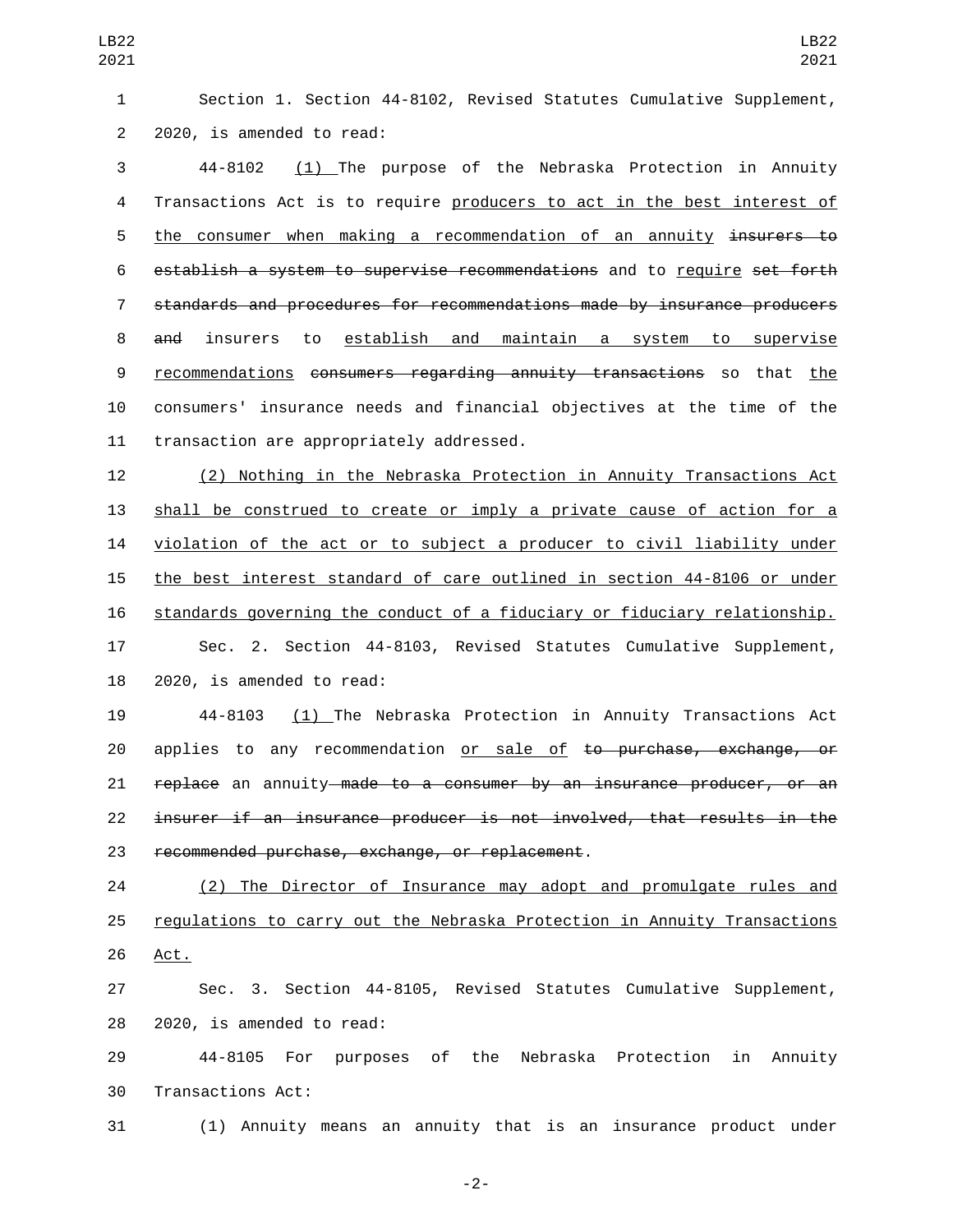| LB22<br>2021   | LB22<br>2021                                                                |
|----------------|-----------------------------------------------------------------------------|
| 1              | is individually solicited, whether the product<br>is<br>law<br>and<br>state |
| $\overline{2}$ | classified as an individual or group annuity;                               |
| 3              | (2) Cash compensation means any discount, concession, fee, service          |
| 4              | fee, commission, sales charge, loan, override, or cash benefit received     |
| 5              | by a producer from an insurer or intermediary or directly from the          |
| 6              | consumer in connection with the recommendation or sale of an annuity;       |
| $\overline{7}$ | (3) Consumer profile information means any information that is              |
| 8              | reasonably appropriate to determine whether a recommendation addresses      |
| 9              | the consumer's financial situation, insurance needs, and financial          |
| 10             | objectives, including, at a minimum, the consumer's:                        |
| 11             | $(a)$ Age;                                                                  |
| 12             | (b) Annual income;                                                          |
| 13             | (c) Financial situation and needs, including debts and other                |
| 14             | obligations;                                                                |
| 15             | (d) Financial experience;                                                   |
| 16             | (e) Insurance needs;                                                        |
| 17             | (f) Financial objectives;                                                   |
| 18             | (g) Intended use of the annuity;                                            |
| 19             | (h) Financial time horizon;                                                 |
| 20             | (i) Existing assets or financial products, including investment,            |
| 21             | annuity, and insurance holdings;                                            |
| 22             | (j) Liquidity needs;                                                        |
| 23             | (k) Liquid net worth;                                                       |
| 24             | (1) Risk tolerance, including, but not limited to, willingness to           |
| 25             | accept nonguaranteed elements in the annuity;                               |
| 26             | (m) Financial resources used to fund the annuity; and                       |
| 27             | (n) Tax status;                                                             |
| 28             | (4) Continuing education credit means one clock hour of an approved         |
| 29             | continuing education activity certified by the Director of Insurance        |
| 30             | pursuant to subsection (1) of section 44-3905;                              |
| 31             | (5) (2) Continuing education provider means an individual or entity         |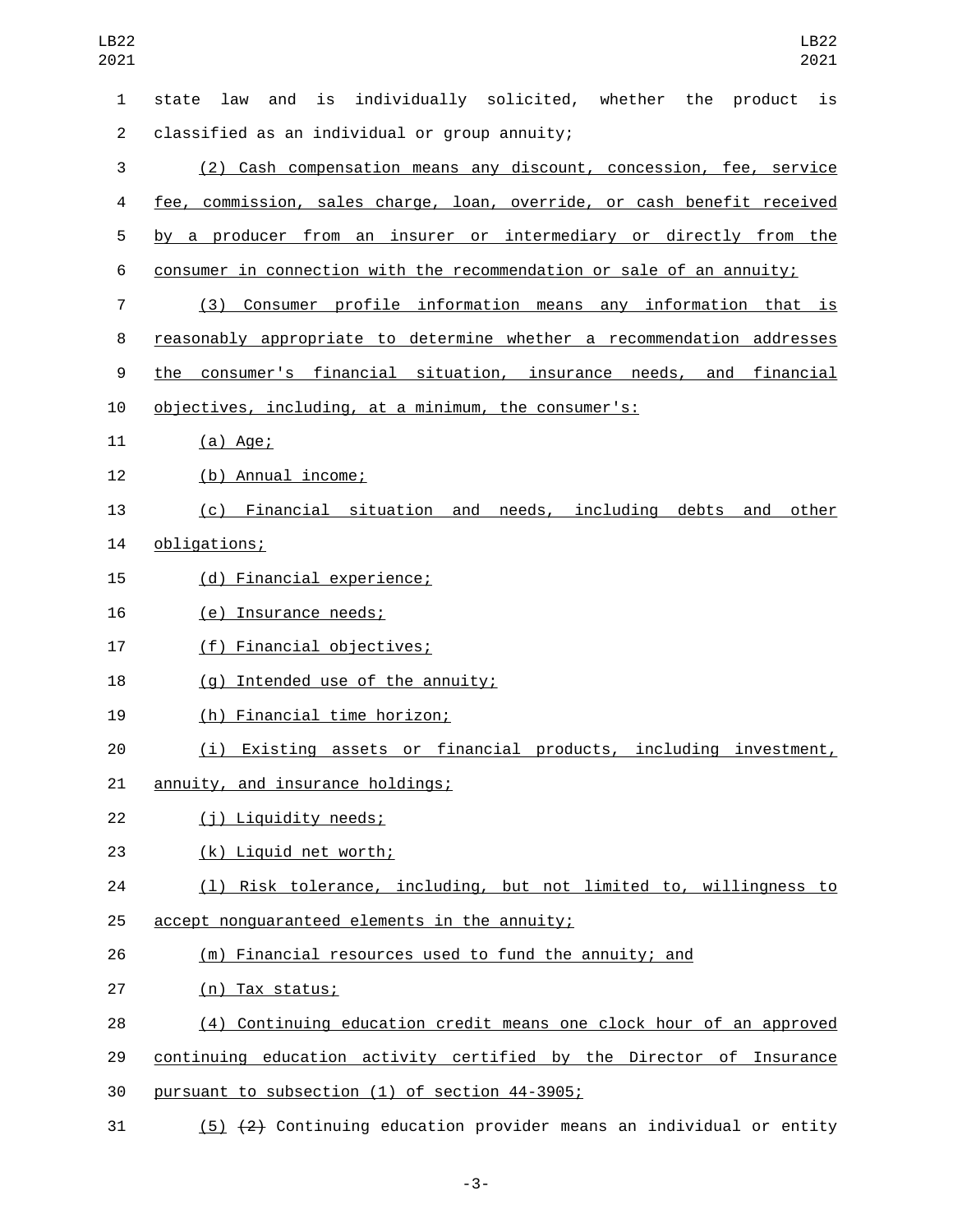that is approved to offer continuing education activities pursuant to 2 subsection (1) of section 44-3905;

 (6) (3) Insurer means a company required to be licensed under the laws of this state to provide insurance products, including annuities;

 (7) Intermediary means an entity contracted (a) directly with an insurer or (b) with another entity that is contracted with an insurer to facilitate the sale of the insurer's annuities by producers;

 (8) Material conflict of interest means a financial interest of the producer in the sale of an annuity that a reasonable person would expect to influence the impartiality of a recommendation, but does not include 11 cash compensation or noncash compensation;

 (9) Noncash compensation means any form of compensation that is not cash compensation, including, but not limited to, health insurance, office rent, office support, and retirement benefits;

 (10) Nonguaranteed elements means the premiums, credited interest rates, including any bonus, benefits, values, dividends, non-interest- based credits, charges, or elements of formulas used to determine any of the listed elements that are subject to company discretion and are not guaranteed at issue. An element is considered nonguaranteed if its calculation uses any underlying nonguaranteed element;

21 (11) Producer (4) Insurance producer means (a) a person required to be licensed under the laws of this state to sell, solicit, or negotiate insurance, including annuities, or (b) if no person described in subdivision (11)(a) of this section is involved, an insurer;

25  $(12)$   $(5)$  Recommendation means advice provided by a an insurance 26 producer<del>, or an insurer if an insurance producer is not involved,</del> to an 27 individual a consumer that was intended to result or does result results 28 in a purchase, an  $\theta$  exchange, or a replacement of an annuity in 29 accordance with that advice, but does not include general communication to the public, generalized consumer services assistance or administrative support, general education information and tools, prospectuses, or other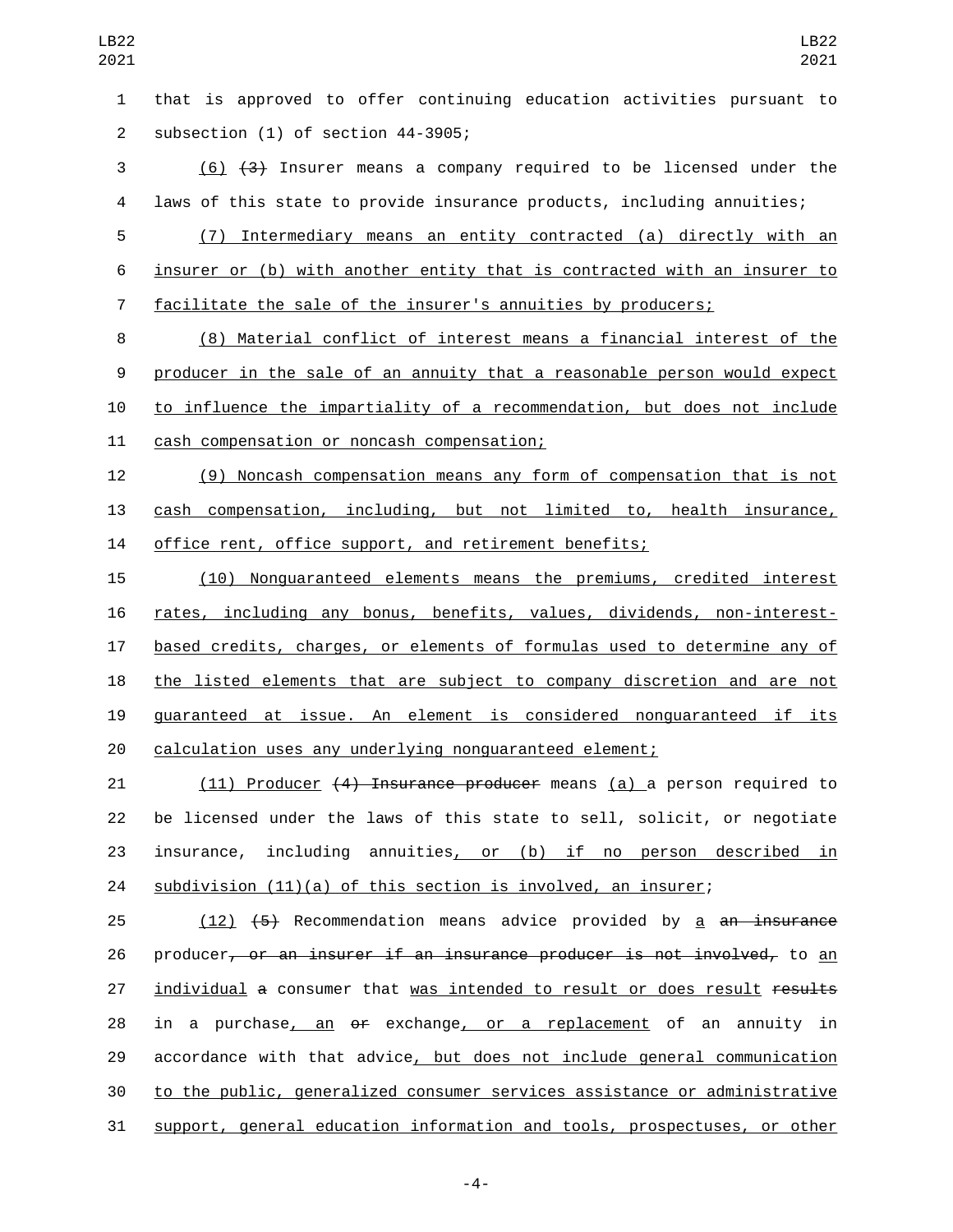1 product and sales material; and

2 (13) (6) Replacement means a transaction in which a new annuity 3 policy or contract is to be purchased, and it is known or should be known 4 to the proposing producer<sub> $\tau$ </sub> or the proposing insurer if there is no 5 producer, that, by reason of the transaction, an existing annuity or 6 other insurance policy or contract has been or is to be:

7 (a) Lapsed, forfeited, surrendered, or partially surrendered, 8 assigned to the replacing insurer, or otherwise terminated;

9 (b) Converted to reduced paid-up insurance, continued as extended 10 term insurance, or otherwise reduced in value by the use of nonforfeiture 11 benefits or other policy values;

12 (c) Amended so as to effect either a reduction in benefits or in the 13 term for which coverage would otherwise remain in force or for which 14 benefits would be paid;

15 (d) Reissued with any reduction in cash value; or

16 (e) Used in a financed purchase.  $\div$  and

17 (7) Suitability information means information that is reasonably 18 appropriate to determine the suitability of a recommendation, including 19 the following:

 $(20)$   $(a)$  Age;

(b) Annual income;21

22 (c) Financial situation and need, including the financial resources

23 used for the funding of the annuity;

24 (d) Financial experience;

(e) Financial objectives;25

26 (f) Intended use of the annuity;

27 (g) Financial time horizon;

28 (h) Existing assets, including investment and life insurance

29 holdings;

30 (i) Liquidity needs;

31 (i) Liquid net worth;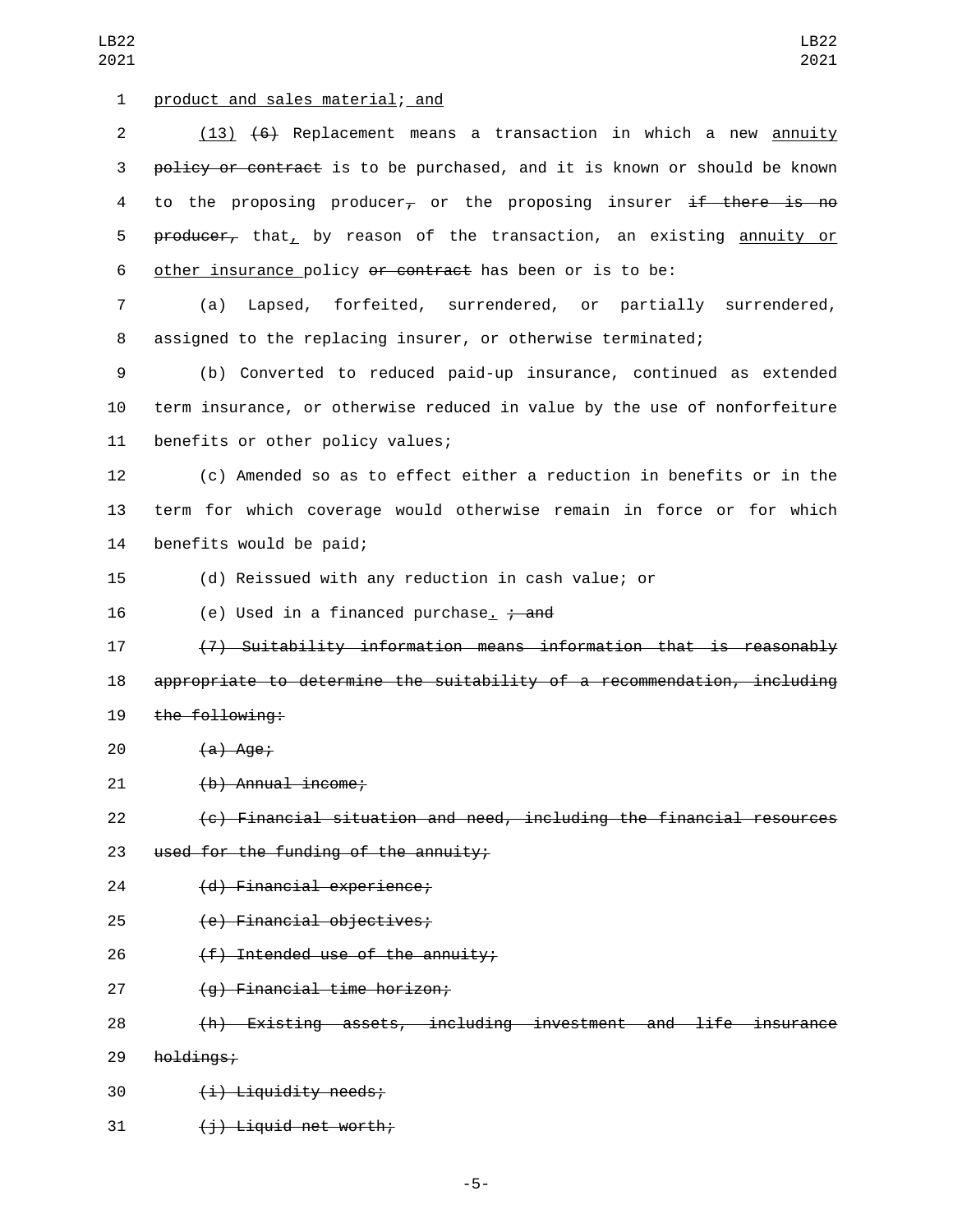## (k) Risk tolerance; and1

 $(1)$  Tax status.

 Sec. 4. Section 44-8106, Revised Statutes Cumulative Supplement, 4 2020, is amended to read:

LB22 

5 44-8106 (1) The insurance producer, when making a recommendation of an annuity, shall act in the best interest of the consumer under the circumstances known at the time the recommendation is made, without placing the producer's or the insurer's financial interest ahead of the consumer's interest. A producer has acted in the best interest of the consumer and met the best interest obligation if the following care, disclosure, conflict of interest, and documentation obligations are satisfied or insurer if an insurance producer is not involved, shall have reasonable grounds to believe that the recommendation is suitable for the consumer based on the facts disclosed by the consumer before making a recommendation to a consumer under the Nebraska Protection in Annuity Transactions Act. The recommendation shall be based on the facts disclosed by the consumer relating to his or her investments, other insurance products, and the financial situation and needs of the consumer. This information shall include the consumer's suitability information, and, if there is a reasonable basis to believe the 21 information, all of the following:

 (a) That the consumer has been reasonably informed of various features of the annuity, such as the potential surrender period and surrender charge, potential tax penalty if the consumer sells, exchanges, surrenders, or annuitizes the annuity, mortality and expense fees, investment advisory fees, potential charges for and features of riders, limitations on interest returns, insurance and investment components, and 28 market risk;

 (a)(i) In meeting the care obligation for making a recommendation, the producer shall exercise reasonable diligence, care, and skill to:

(A) Know the consumer's financial situation, insurance needs, and

-6-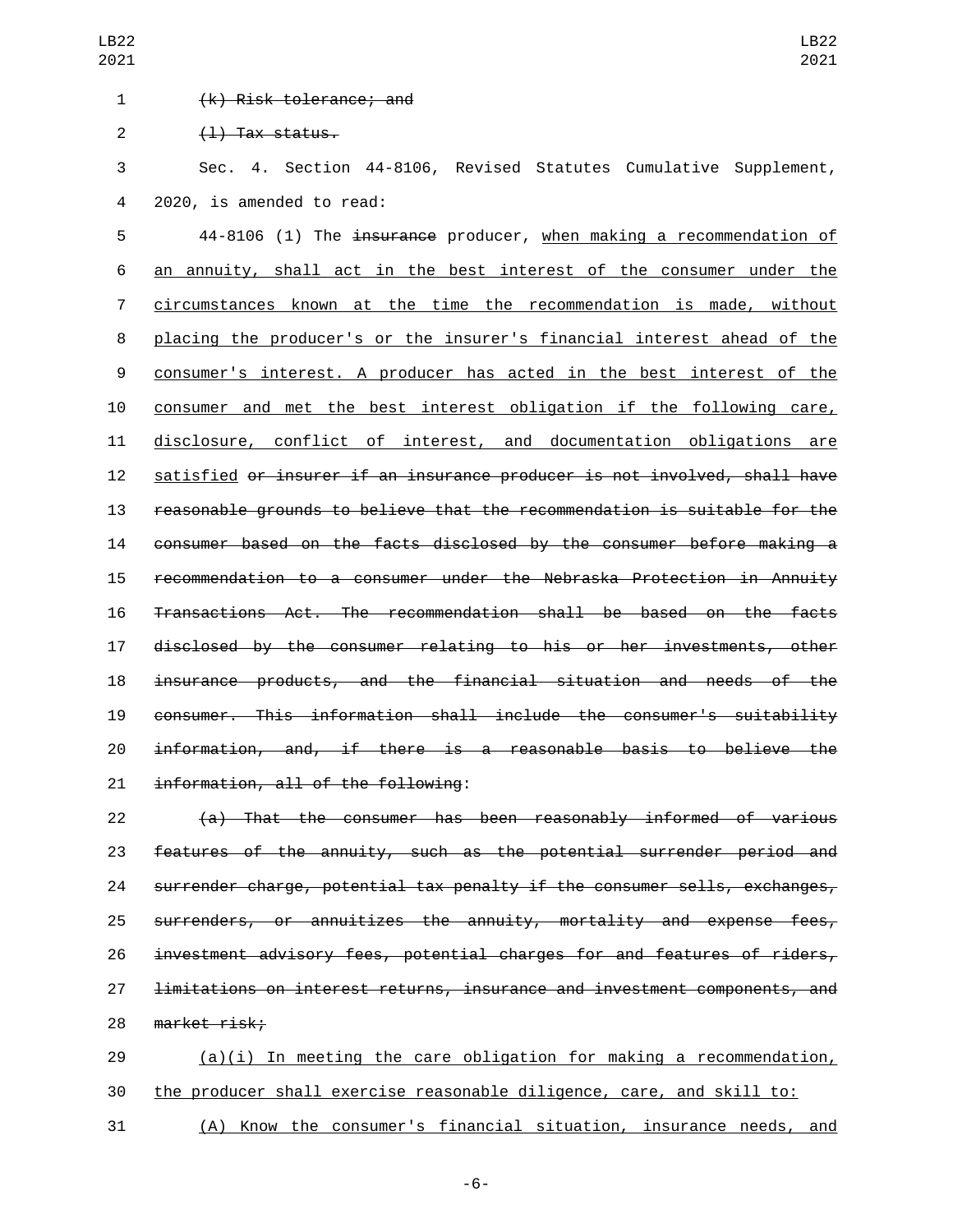| $\mathbf 1$    | financial objectives;                                                     |
|----------------|---------------------------------------------------------------------------|
| $\overline{2}$ | (B) Understand the available recommendation options after making a        |
| 3              | reasonable inquiry into options available to the producer;                |
| 4              | (C) Have a reasonable basis to believe the recommended option             |
| 5              | effectively addresses the consumer's financial situation, insurance       |
| 6              | needs, and financial objectives over the life of the product, as          |
| $\overline{7}$ | evaluated in light of the consumer profile information; and               |
| 8              | (D) Communicate the basis or bases of the recommendation.                 |
| 9              | (ii) The care obligation requirements under subdivision (a)(i) of         |
| 10             | this subsection include making reasonable efforts to obtain consumer      |
| 11             | profile information from the consumer prior to the recommendation of an   |
| 12             | annuity.                                                                  |
| 13             | (iii) The care obligation requires a producer to consider the types       |
| 14             | of products the producer is authorized and licensed to recommend or sell  |
| 15             | that address the consumer's financial situation, insurance needs, and     |
| 16             | financial objectives. This does not require analysis or consideration of  |
| 17             | any products outside the authority and license of the producer or other   |
| 18             | possible alternative products or strategies available in the market at    |
| 19             | the time of the recommendation. Producers shall be held to standards      |
| 20             | applicable to producers with similar authority and licensure.             |
| 21             | <u>(iv) The care obligation does not create a fiduciary obligation or</u> |
| 22             | relationship and only creates a regulatory obligation as established in   |
| 23             | this subsection.                                                          |
| 24             | (v) The consumer profile information, characteristics of the              |
| 25             | insurer, and product costs, rates, benefits, and features are those       |
| 26             | factors generally relevant in making a determination whether an annuity   |
| 27             | effectively addresses the consumer's financial situation, insurance       |
| 28             | needs, and financial objectives, but the level of importance of each      |
| 29             | factor under the care obligation may vary depending on the facts and      |
| 30             | circumstances. However, in no instance shall each factor be considered in |
| 31             | isolation.                                                                |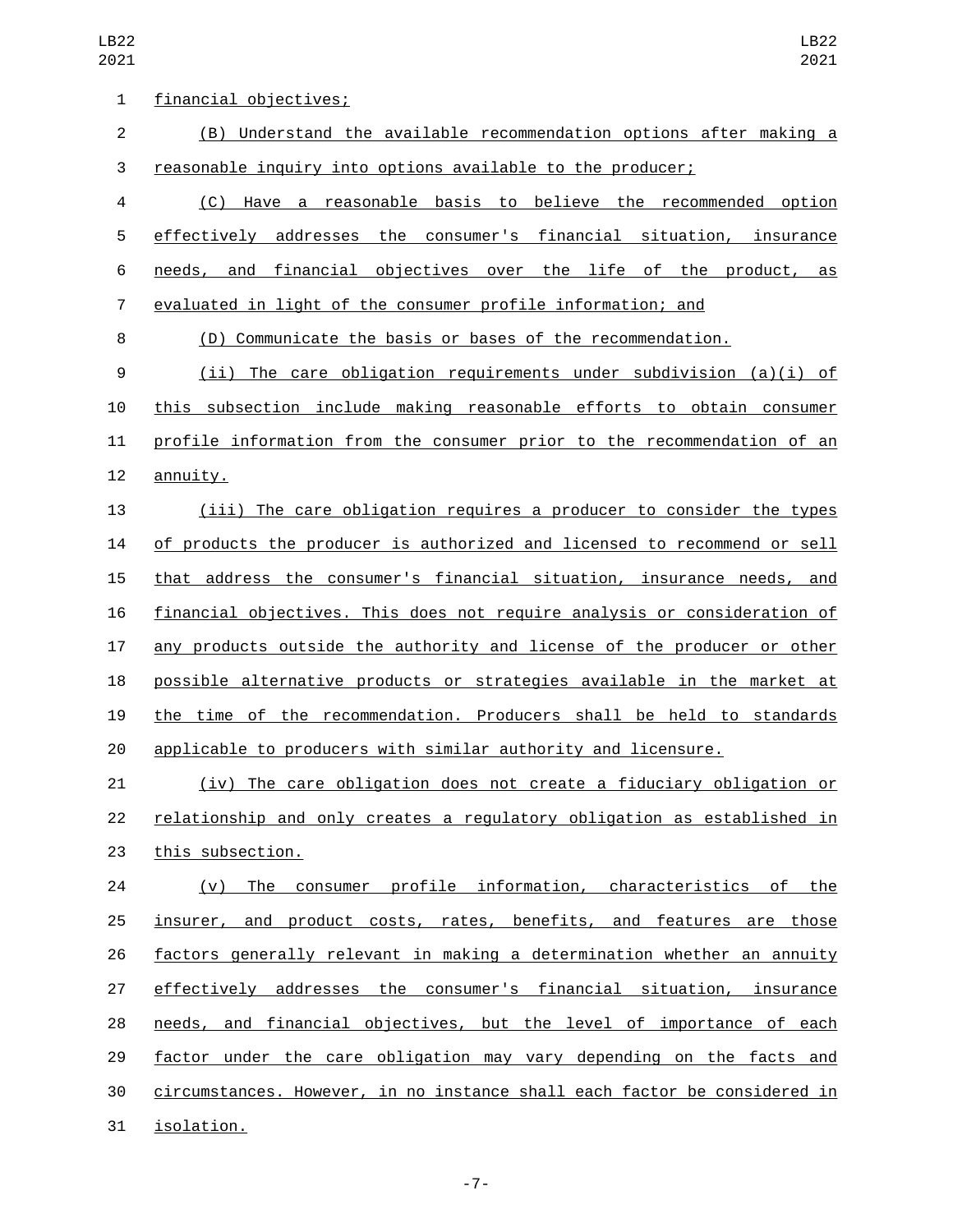1 (vi) The care obligation requires the producer to have a reasonable 2 <u>basis to believe</u> (b) That the consumer would benefit from certain 3 features of the annuity, such as tax-deferred growth, annuitization, or 4 death or living benefit, or other insurance-related features.  $\div$ 

5 (vii) The care obligation requirements under subdivision (1)(a) of 6 this section apply to  $\left\lbrace \epsilon \right\rbrace$  That the particular annuity as a whole and  $\tau$ 7 the underlying subaccounts to which funds are allocated at the time of 8 purchase or exchange of <u>an</u> the annuity, and to riders and similar product 9 enhancements, if any  $\frac{1}{r}$  are suitable, and in the case of an exchange or 10 replacement, the transaction as a whole is suitable for the particular 11 consumer based on his or her suitability information; and

12 (viii) The care obligation does not require that the annuity with 13 the lowest one-time or multiple occurrence compensation structure be 14 recommended.

15 (ix) The care obligation does not include an ongoing monitoring 16 obligation for the producer, although an ongoing monitoring obligation 17 may be separately owed under the terms of a fiduciary, consulting, 18 investment advising, or financial planning agreement between the consumer 19 and the producer.

 $(x)$   $(d)$  In the case of an exchange or replacement of an annuity, the care obligation requires the producer to consider the whole transaction, 22 which includes taking into the exchange or replacement is suitable,  $int$  including the consideration as to whether:

 $(A)$   $(\pm)$  The consumer will incur a surrender charge, be subject to the commencement of a new surrender period, lose existing benefits, such as death, living, or other contractual benefits, or be subject to increased fees, investment advisory fees, or charges for riders and 28 similar product enhancements;

29 (B)  $\overline{4i}$  The replacing product would substantially benefit the 30 consumer in comparison to the replaced product over the life of the 31 product consumer would benefit from product enhancements and

-8-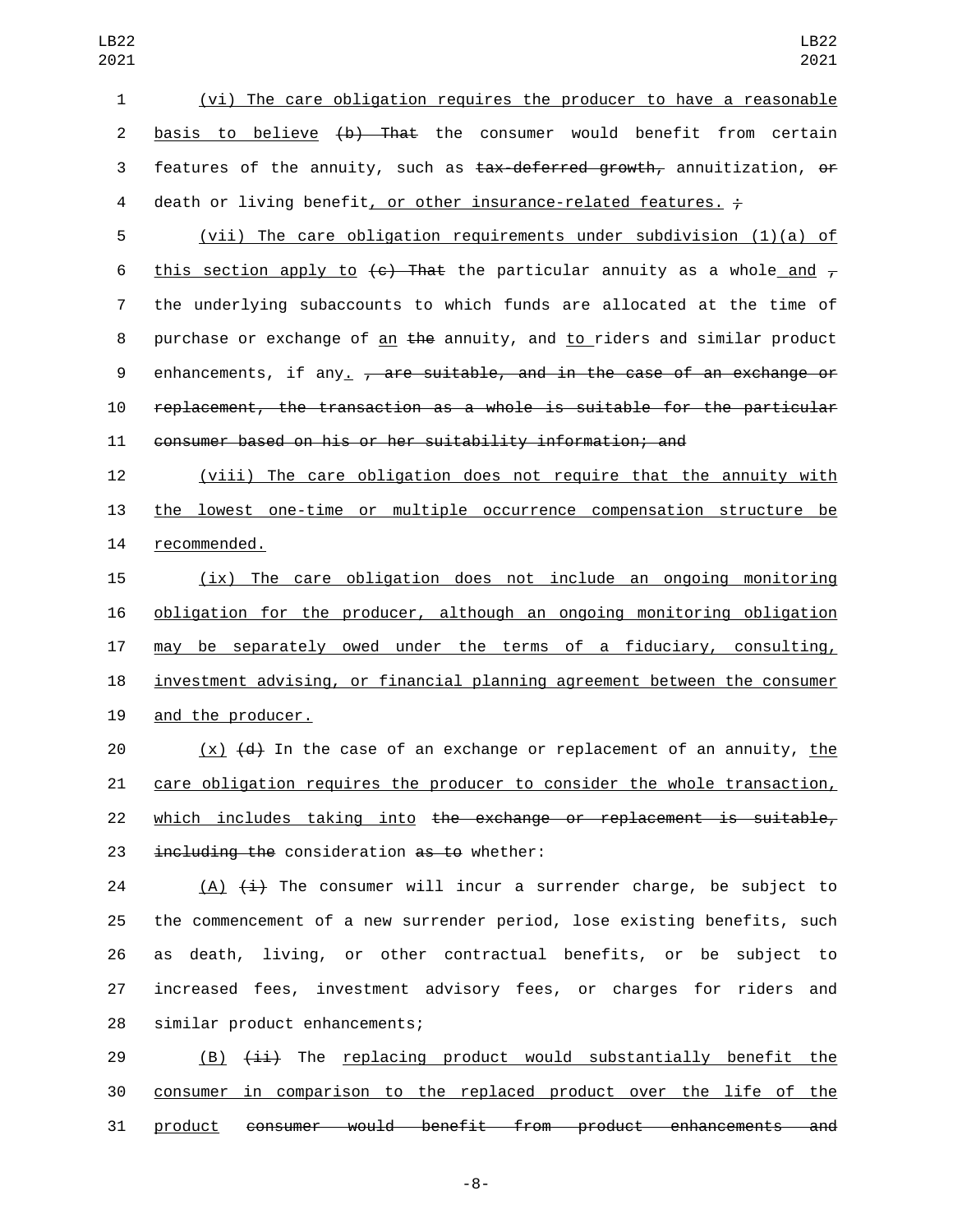1 improvements; and

2 (C)  $\overline{4\pm i}$  The consumer has had another annuity exchange or replacement and, in particular, an exchange or replacement within the 4 preceding sixty thirty-six months.

 (xi) Nothing in the Nebraska Protection in Annuity Transactions Act shall be construed to require a producer to obtain any license other than 7 a producer license with the appropriate line of authority to sell, solicit, or negotiate insurance in this state, including, but not limited to, any securities license, in order to fulfill the duties of the care obligation, except that a producer shall not give advice or provide services that are otherwise subject to securities laws or engage in any other activity requiring another professional license without first 13 obtaining the appropriate license;

 (b)(i) In meeting the disclosure obligation, the producer shall, prior to the recommendation or sale of an annuity, prominently disclose to the consumer on a form created or previously approved by the 17 Department of Insurance:

 (A) A description of the scope and terms of the relationship with the consumer and the role of the producer in the transaction;

 (B) An affirmative statement on whether the producer is licensed and authorized to sell the following products: Fixed annuities; fixed indexed annuities; variable annuities; life insurance; mutual funds; stocks and 23 bonds; or certificates of deposit;

 (C) An affirmative statement describing the insurers the producer is authorized, contracted, appointed, or otherwise able to sell insurance products for using one of the following descriptions: From one insurer; from two or more insurers; or from two or more insurers although 28 primarily contracted with one insurer;

 (D) A description of the sources and types of cash compensation and noncash compensation to be received by the producer, including whether the producer is to be compensated for the sale of a recommended annuity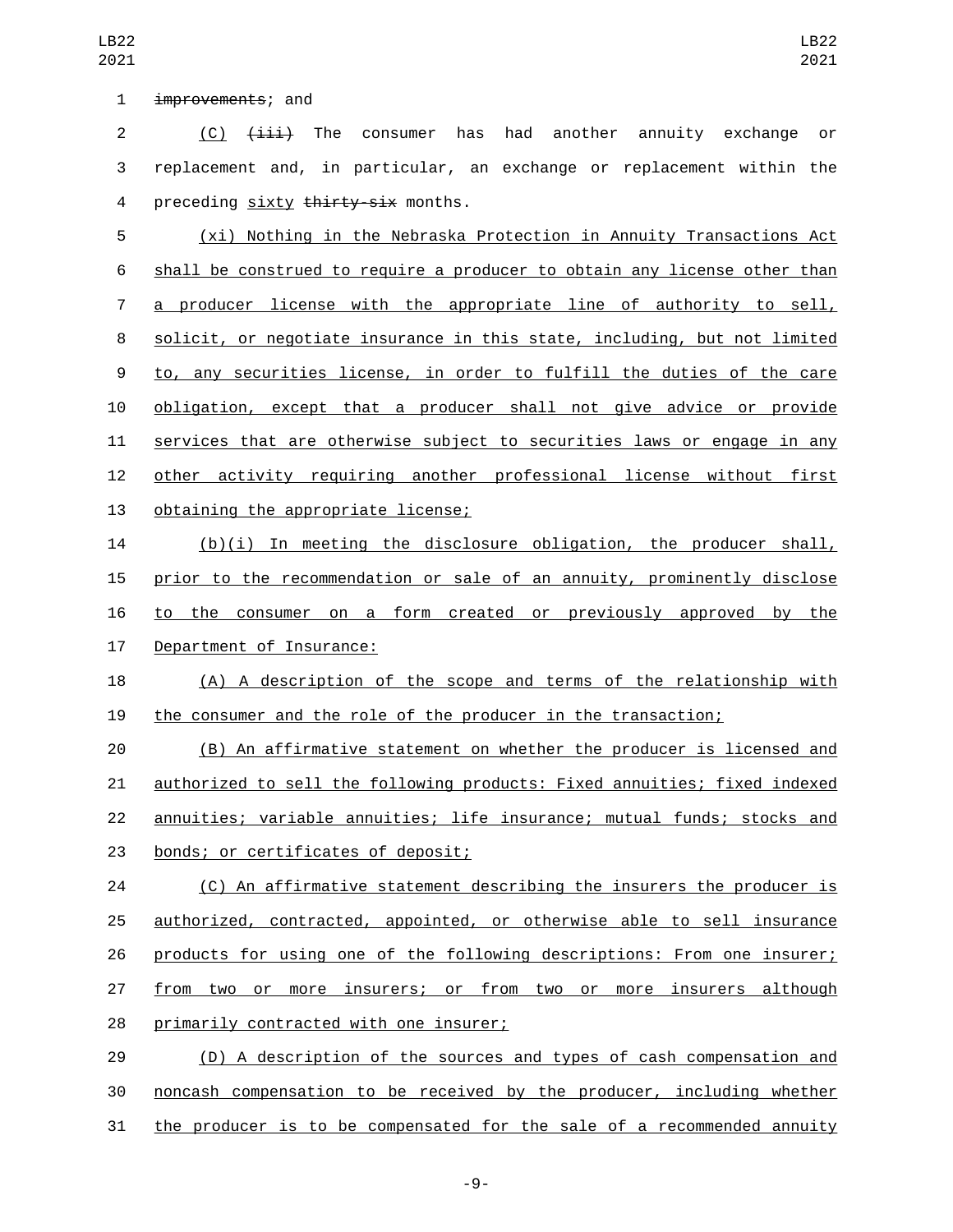by commission, as part of a premium, by other remuneration received from the insurer, intermediary, or other producer, or by fee as a result of a 3 contract for advice or consulting services; and (E) A notice of the consumer's right to request additional information regarding cash compensation as described in subdivision (b) 6 (ii) of this subsection. (ii) As part of the disclosure obligation, the producer shall, upon request of the consumer or the consumer's designated representative, 9 disclose: (A) A reasonable estimate of the amount of cash compensation to be received by the producer, which may be stated as a range of amounts or 12 percentages; and (B) Whether the cash compensation is a one-time or multiple occurrence amount, and if a multiple occurrence amount, the frequency and amount of the occurrences, which may be stated as a range of amounts or 16 percentages. (iii) As part of the disclosure obligation, the producer shall, prior to or at the time of the recommendation or sale of an annuity, have a reasonable basis to believe the consumer has been informed of various features of the annuity, such as the potential surrender period and surrender charge, potential tax penalty if the consumer sells, exchanges, 22 surrenders, or annuitizes the annuity, mortality and expense fees, investment advisory fees, any annual fees, potential charges for and 24 features of riders or other options of the annuity, limitations on interest returns, potential changes in nonguaranteed elements of the annuity, insurance and investment components, and market risk; (c) In meeting the conflict of interest obligation, the producer shall identify and avoid or reasonably manage and disclose material conflicts of interest, including, but not limited to, material conflicts

30 of interest related to an ownership interest;

(2) Before the execution of a purchase, exchange, or replacement of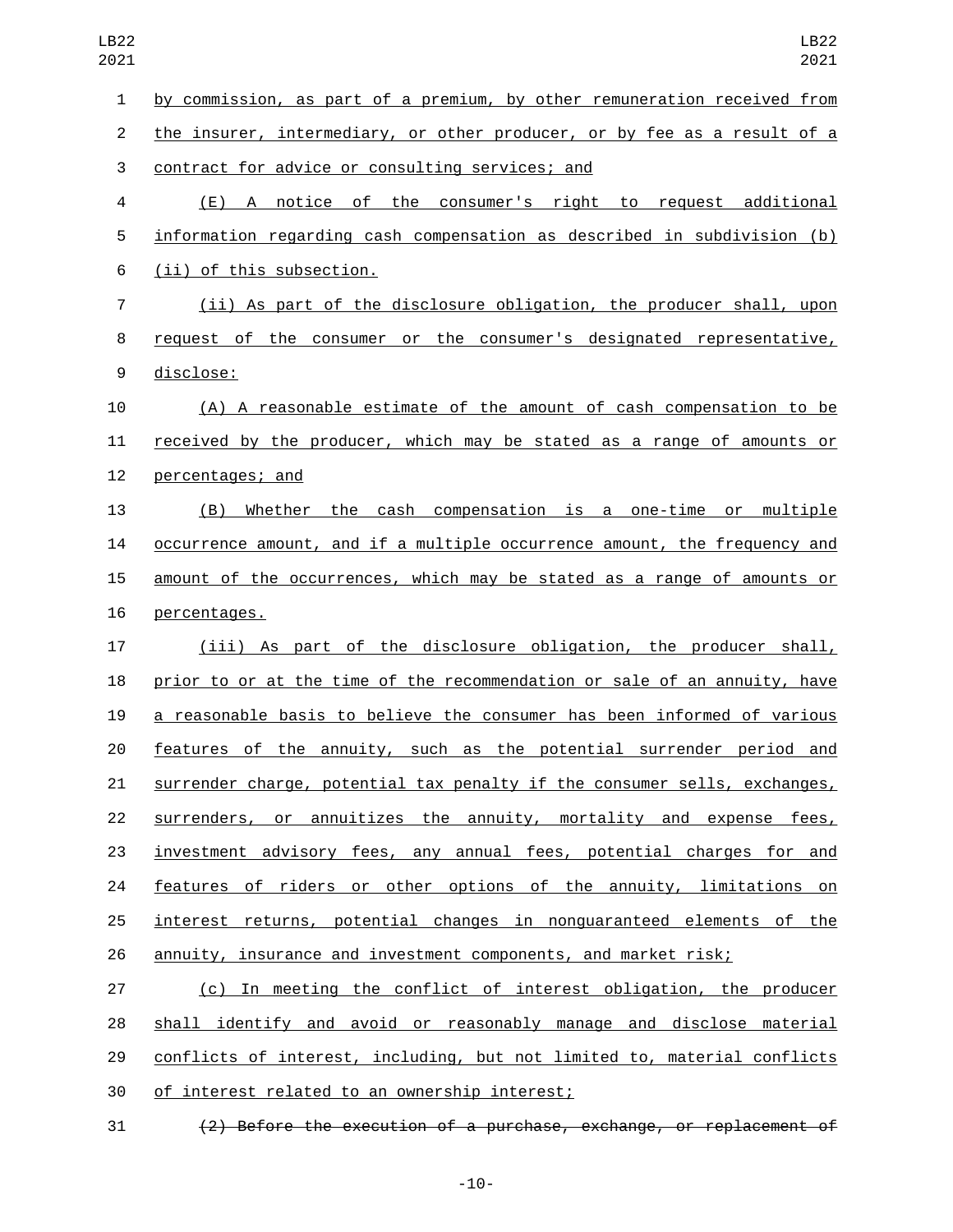an annuity resulting from a recommendation, an insurance producer, or an insurer if an insurance producer is not involved, shall make reasonable efforts to obtain the consumer's suitability information. (3) Except as expressly permitted under subsection (4) of this

 section, an insurer shall not issue an annuity recommended to a consumer unless there is a reasonable basis to believe the annuity is suitable based on the consumer's suitability information.7

 $(4)(a)$  Except as provided under subdivision  $(4)(b)$  of this section, neither an insurance producer, nor an insurer, shall have any obligation to a consumer under subsection (1) or (3) of this section related to any 11 annuity transaction if:

12 (i) No recommendation is made;

 (ii) A recommendation was made and was later found to have been prepared based on materially inaccurate information provided by the 15 consumer;

 (iii) A consumer refuses to provide relevant suitability information and the annuity transaction is not recommended; or

 (iv) A consumer decides to enter into an annuity transaction that is not based on a recommendation of the insurer or the insurance producer.

 (b) An insurer's issuance of an annuity subject to subdivision (4) (a) of this section shall be reasonable under all the circumstances actually known to the insurer at the time the annuity is issued.

 (d) In meeting the documentation obligation, a (5) An insurance producer, or if no insurance producer is involved, the responsible 25 insurer representative, shall at the time of sale:

26 (i) (a) Make a <u>written record of any recommendation subject to the</u> Nebraska Protection in Annuity Transactions Act and of the basis for such 28 recommendation subsection (1) of this section;

29 (ii) (b) Obtain a consumer-signed customer-signed statement on a form created or previously approved by the Department of Insurance documenting: a customer's refusal to provide suitability information, if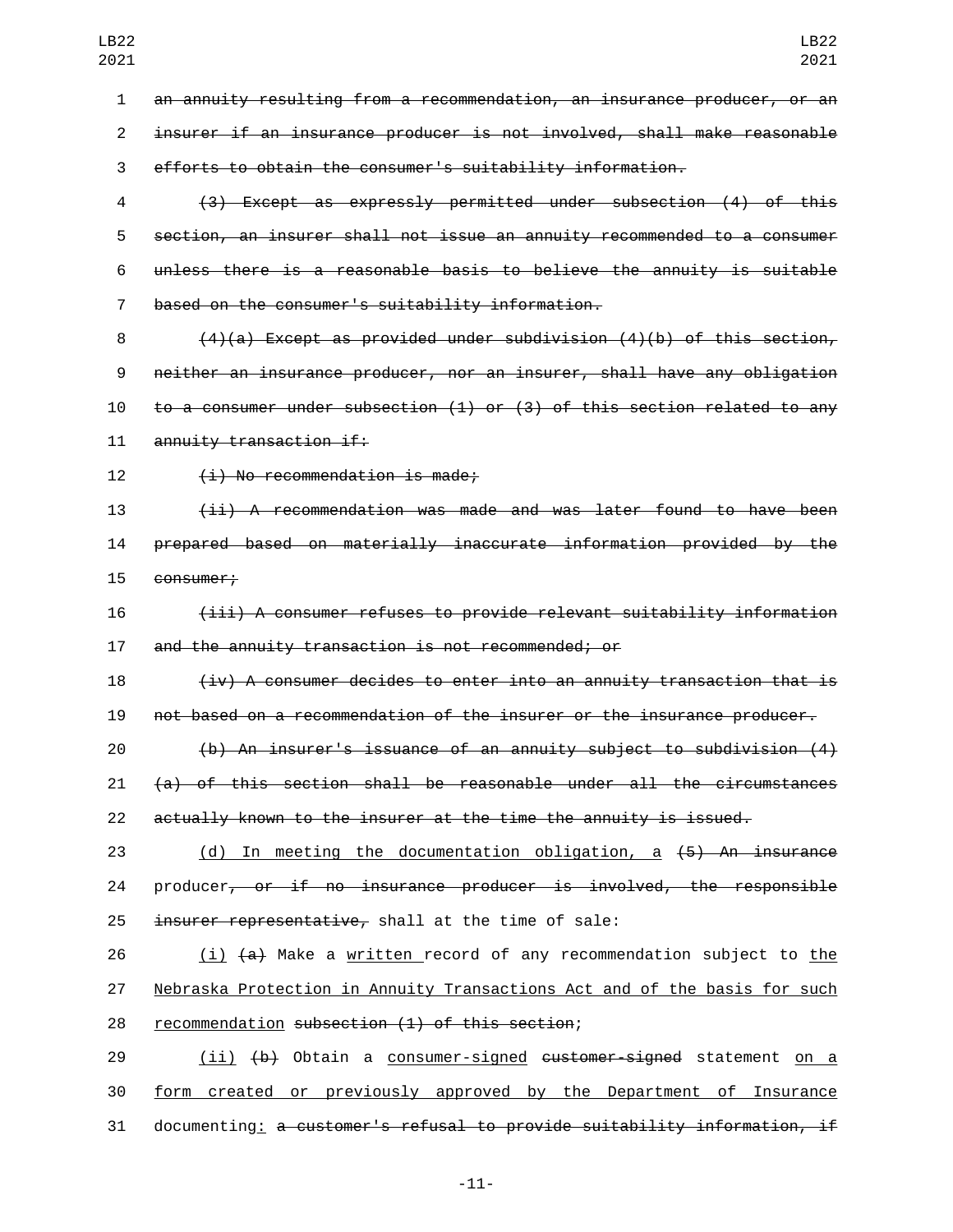| ◡∠∠<br>021 | LDZZ<br>2021                                                               |
|------------|----------------------------------------------------------------------------|
| 1          | any; and                                                                   |
| 2          | (A) Any refusal by the consumer to provide consumer profile                |
| 3          | information; and                                                           |
| 4          | (B) The consumer's understanding of the ramifications of not               |
| 5          | providing consumer profile information or providing insufficient consumer  |
| 6          | profile information; and                                                   |
| 7          | (iii) (c) Obtain a consumer-signed customer-signed statement on a          |
| 8          | form created or previously approved by the Department of Insurance         |
| 9          | acknowledging that the an annuity transaction is not recommended if a      |
| 10         | consumer customer decides to enter into an annuity transaction that is     |
| 11         | not based on the insurance producer's or insurer's recommendation; and -   |
| 12         | best interest obligation requirement applicable to a<br>(e)<br>Any         |
| 13         | producer under this subsection shall apply to every producer who has       |
| 14         | exercised material control or influence in the making of a recommendation  |
| 15         | and has received direct compensation as a result of the recommendation or  |
| 16         | sale, regardless of whether the producer has had any direct contact with   |
| 17         | the consumer. Activities such as providing or delivering marketing or      |
| 18         | educational materials, product wholesaling or other back office product    |
| 19         | general supervision of a producer do not, in and of<br>support, and        |
| 20         | themselves, constitute material control or influence.                      |
| 21         | $(2)(a)$ Except as provided in subdivision $(2)(b)$ of this section, a     |
| 22         | producer shall have no obligation to a consumer under subdivision $(1)(a)$ |
| 23         | of this section related to any annuity transaction if:                     |
| 24         | (i) No recommendation is made;                                             |
| 25         | (ii) A recommendation was made and was later found to have been            |
| 26         | prepared based on materially inaccurate information provided by the        |
| 27         | consumer;                                                                  |
| 28         | (iii) A consumer refuses to provide relevant consumer profile              |

information and the annuity transaction is not recommended; or

 (iv) A consumer decides to enter into an annuity transaction that is 31 not based on a recommendation of the producer.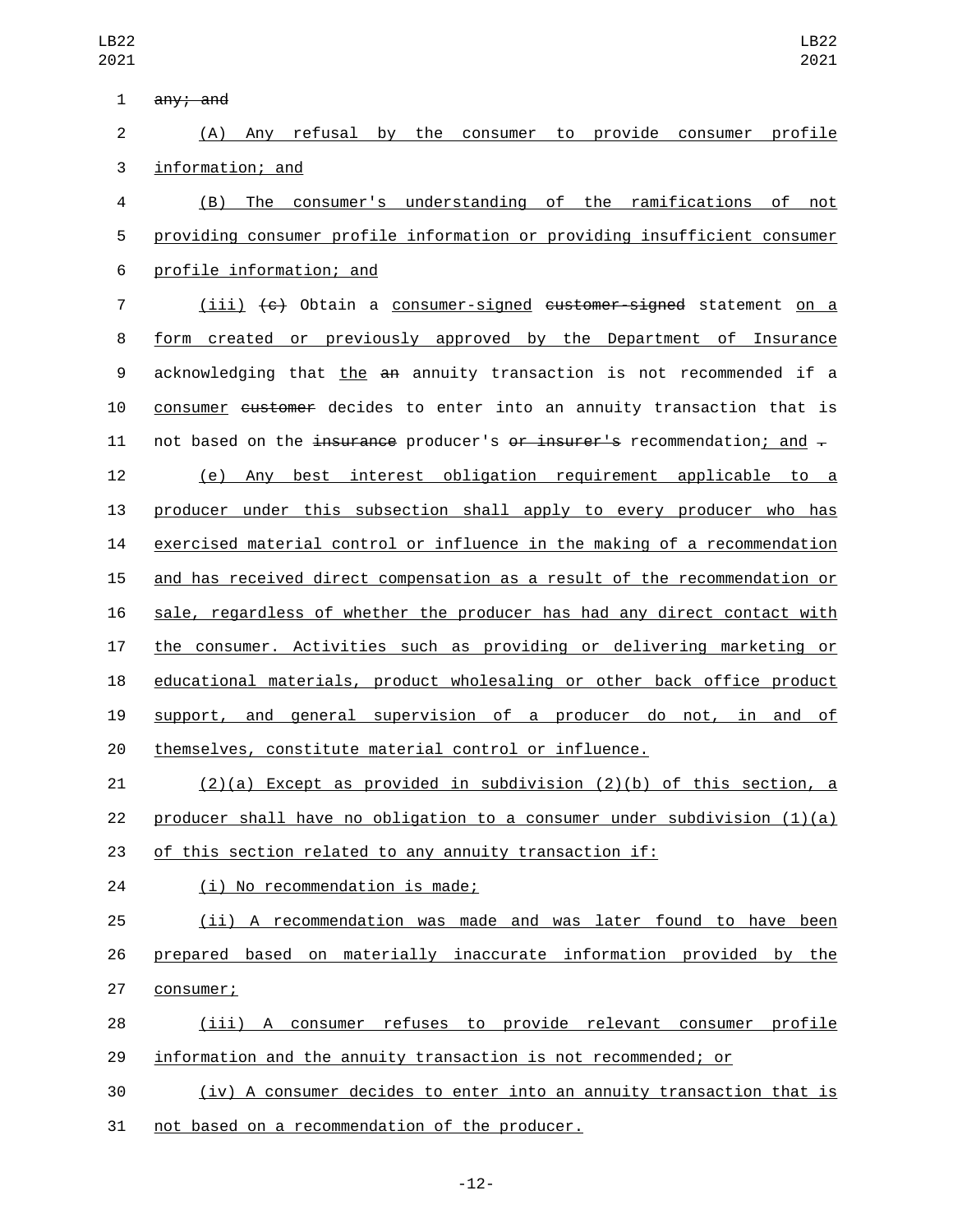(b) An insurer's issuance of an annuity subject to subdivision (2) (a) of this section shall be deemed reasonable under all the circumstances actually known to the insurer at the time the annuity is issued.4

 (3)(a) Except as permitted under subsection (2) of this section, an insurer may not issue an annuity recommended to a consumer unless there is a reasonable basis to believe the annuity would effectively address the particular consumer's financial situation, insurance needs, and financial objectives based on the consumer's consumer profile 10 information.

11 (b)  $\left(6\right)\left(4\right)$  An insurer shall establish and maintain a supervision 12 system that is reasonably designed to achieve the insurer's and its 13 insurance producers' compliance with the Nebraska Protection in Annuity 14 Transactions Act this section, including, but not limited to, the 15 following requirements:

16 (i) The insurer shall maintain reasonable procedures to inform its 17 insurance producers of the requirements of the act this section and shall 18 incorporate such requirements into relevant insurance producer training 19 manuals;

20 (ii) The insurer shall establish and maintain standards for 21 insurance producer product training and shall establish and maintain 22 reasonable procedures to require its insurance producers to comply with 23 the requirements of section 44-8108;

24 (iii) The insurer shall provide product-specific training and 25 training materials which explain all material features of its annuity 26 products to its insurance producers;

 (iv) The insurer shall establish and maintain procedures for review of each recommendation prior to issuance of an annuity that are designed to ensure that there is a reasonable basis to determine that the recommended annuity would effectively address the particular consumer's financial situation, insurance needs, and financial objectives a

-13-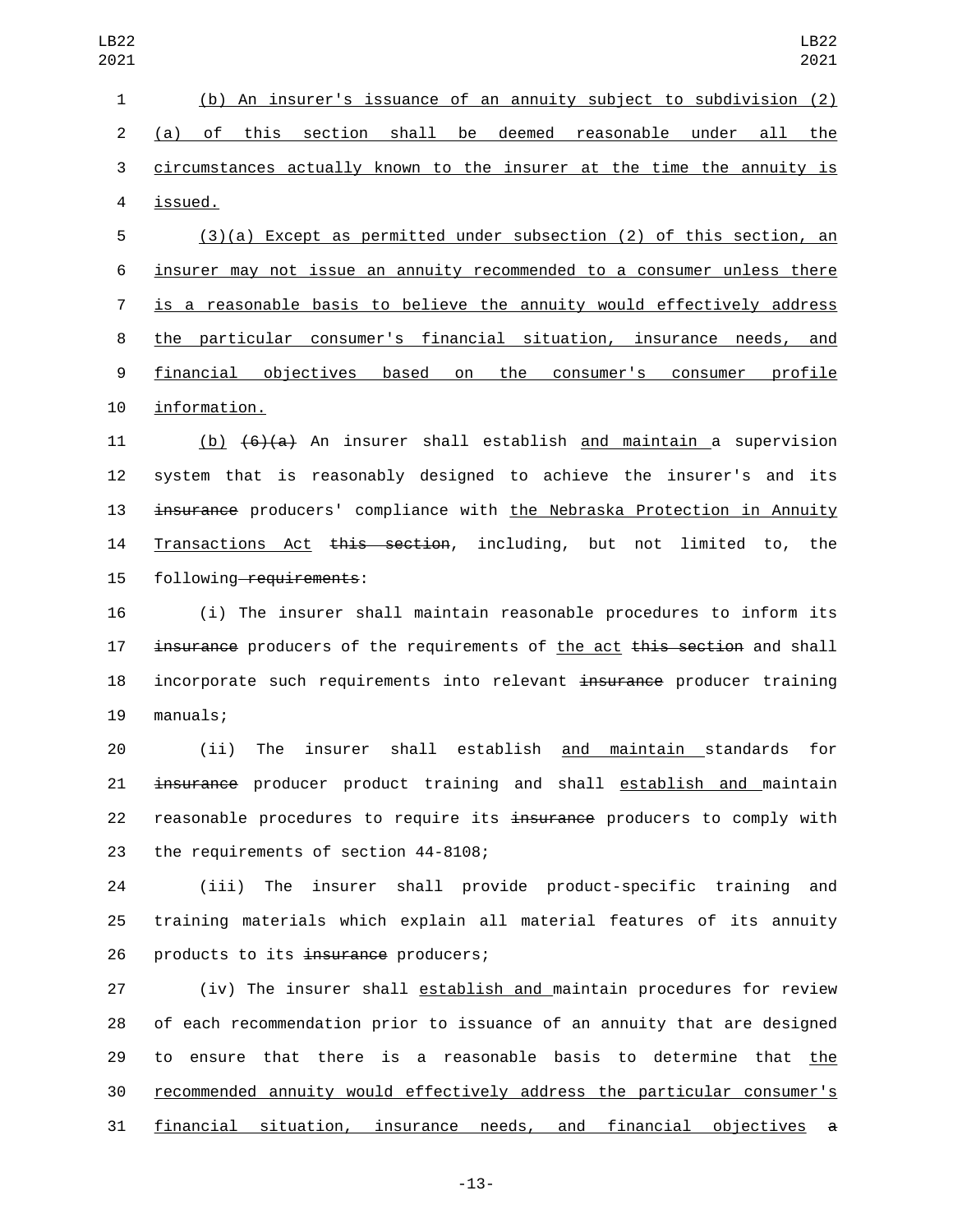recommendation is suitable. Such review procedures may apply a screening system for the purpose of identifying selected transactions for additional review and may be accomplished electronically or through other means including, but not limited to, physical review. Such an electronic or other system may be designed to require additional review only of those transactions identified for additional review by the selection 7 criteria;

 (v) The insurer shall establish and maintain reasonable procedures to detect recommendations that are not in compliance with subsections  $(1)$ ,  $(2)$ ,  $(4)$ , and  $(5)$  of this section. This may include suitable, including, but is not limited to, confirmation of the consumer profile 12 consumer suitability information, systematic consumer customer surveys, producer and consumer interviews, confirmation letters, producer 14 statements or attestations, and programs of internal monitoring. Nothing in this subdivision shall prevent an insurer from complying with this subdivision by applying sampling procedures or by confirming the consumer 17 profile suitability information or other required information under this 18 section after issuance or delivery of the annuity; and

 (vi) The insurer shall establish and maintain reasonable procedures to assess, prior to or upon issuance or delivery of an annuity, whether a producer has provided to the consumer the information required to be 22 provided under this section;

 (vii) The insurer shall establish and maintain reasonable procedures to identify and address suspicious consumer refusals to provide consumer 25 profile information;

 (viii) The insurer shall establish and maintain reasonable procedures to identify and eliminate any sales contests, sales quotas, bonuses, and noncash compensation that are based on the sales of specific annuities within a limited period of time. The requirements of this subdivision are not intended to prohibit the receipt of health insurance, office rent, office support, retirement benefits, or other employee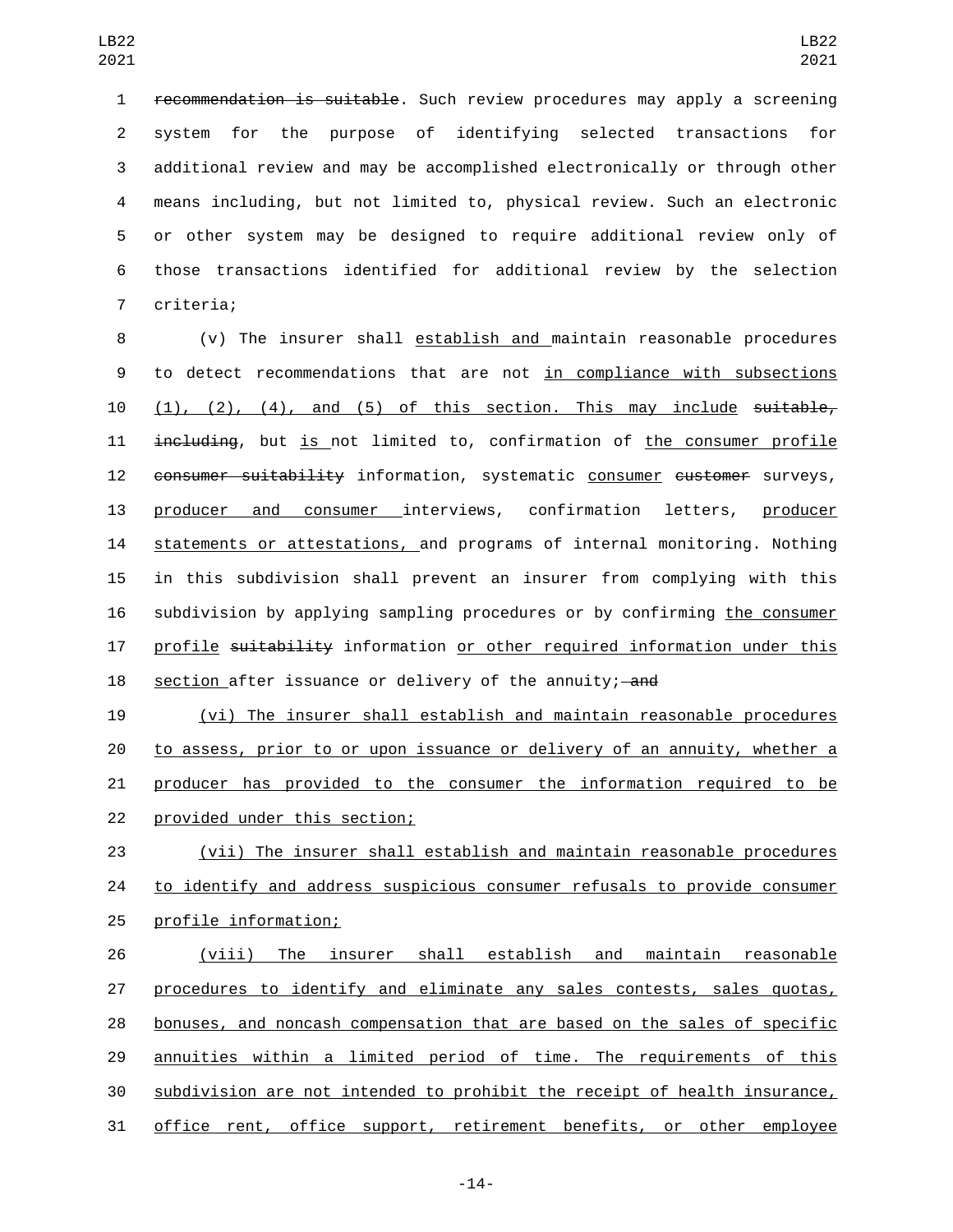benefits by employees as long as such benefits are not based upon the volume of sales of a specific annuity within a limited period of time; 3 and

 (ix)  $\overline{v_i}$  The insurer shall annually provide a written report to senior management, including the senior manager responsible for audit functions, which details a review, with appropriate testing, reasonably designed to determine the effectiveness of the supervision system, the exceptions found, and corrective action taken or recommended, if any.

9 (c)(i)  $\left(\frac{b}{i}\right)$  Nothing in this subsection restricts an insurer from contracting for performance of a function, including maintenance of 11 procedures, required under subdivision (a) of this subsection. An insurer is responsible for taking appropriate corrective action and may be subject to sanctions and penalties pursuant to section 44-8107 regardless of whether the insurer contracts for performance of a function and 15 regardless of the insurer's compliance with subdivision (b)  $\{b\}$   $\{i\}$  of 16 this subsection.

17 (ii) An insurer's supervision system under subdivision (a) of this subsection shall include supervision of contractual performance under this subsection. This includes, but is not limited to, the following:

 (A) Monitoring and, as appropriate, conducting audits to assure that the contracted function is properly performed; and

 (B) Annually obtaining a certification from a senior manager who has responsibility for the contracted function that the manager has a reasonable basis to represent, and does represent, that the function is 25 properly performed.

26 (d) (e) An insurer is not required to include in its system of 27 supervision:

 (i) A supervise an insurance producer's recommendations to consumers 29 of products other than the annuities offered by the insurer<u>; or</u>  $\pm$ 

 (ii) Consideration of or comparison to options available to the producer or compensation relating to those options other than annuities

-15-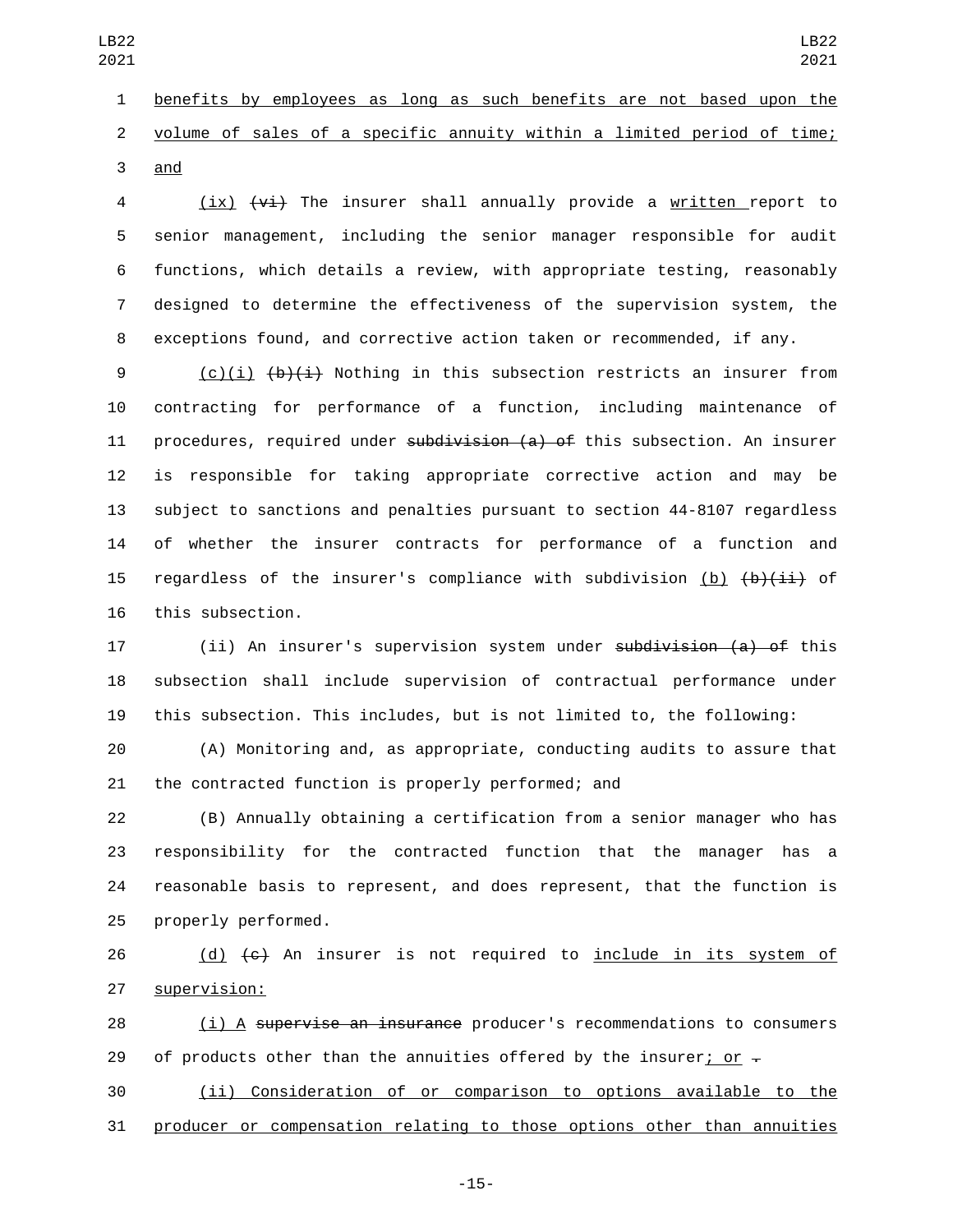| LB22<br>2021   | LB22<br>2021                                                              |
|----------------|---------------------------------------------------------------------------|
| $\mathbf{1}$   | or other products offered by the insurer.                                 |
| $\overline{c}$ | Neither a (7) An insurance producer nor an insurer shall not<br>(4)       |
| $\sqrt{3}$     | dissuade, or attempt to dissuade, a consumer from:                        |
| $\overline{4}$ | (a) Truthfully responding to an insurer's request for confirmation        |
| 5              | of the consumer profile suitability information;                          |
| 6              | (b) Filing a complaint; or                                                |
| $\overline{7}$ | (c) Cooperating with the investigation of a complaint.                    |
| 8              | $(5)(a)$ Recommendations and sales of annuities made in compliance        |
| 9              | with comparable standards shall satisfy the safe harbor requirements      |
| 10             | under this subsection. This subsection applies to all recommendations and |
| 11             | sales of annuities made by financial professionals in compliance with     |
| 12             | business rules, controls, and procedures that satisfy a comparable        |
| 13             | standard even if such standard would not otherwise apply to the product   |
| 14             | or recommendation at issue. However, nothing in this subsection shall     |
| 15             | limit the ability of the Director of Insurance to investigate and enforce |
| 16             | the provisions of this subsection.                                        |
| 17             | (b) Nothing in subdivision (a) of this subsection shall limit the         |
| 18             | insurer's obligation to comply with subdivision (3)(a) of this section,   |
| 19             | although the insurer may base its analysis on information received from   |
| 20             | either the financial professional or the entity supervising the financial |
| 21             | professional.                                                             |
| 22             | (c) For subdivision (a) of this subsection to apply, an insurer           |
| 23             | shall:                                                                    |
| 24             | (i) Monitor the relevant conduct of the financial professional            |
| 25             | seeking to rely on subdivision (a) of this subsection or the entity       |
| 26             | responsible for supervising the financial professional, such as the       |
| 27             | financial professional's broker-dealer or an investment adviser           |
| 28             | registered under federal securities laws using information collected in   |
| 29             | the normal course of an insurer's business; and                           |
| 30             | (ii) Provide to the entity responsible for supervising the financial      |
| 31             | professional seeking to rely on subdivision (a) of this subsection, such  |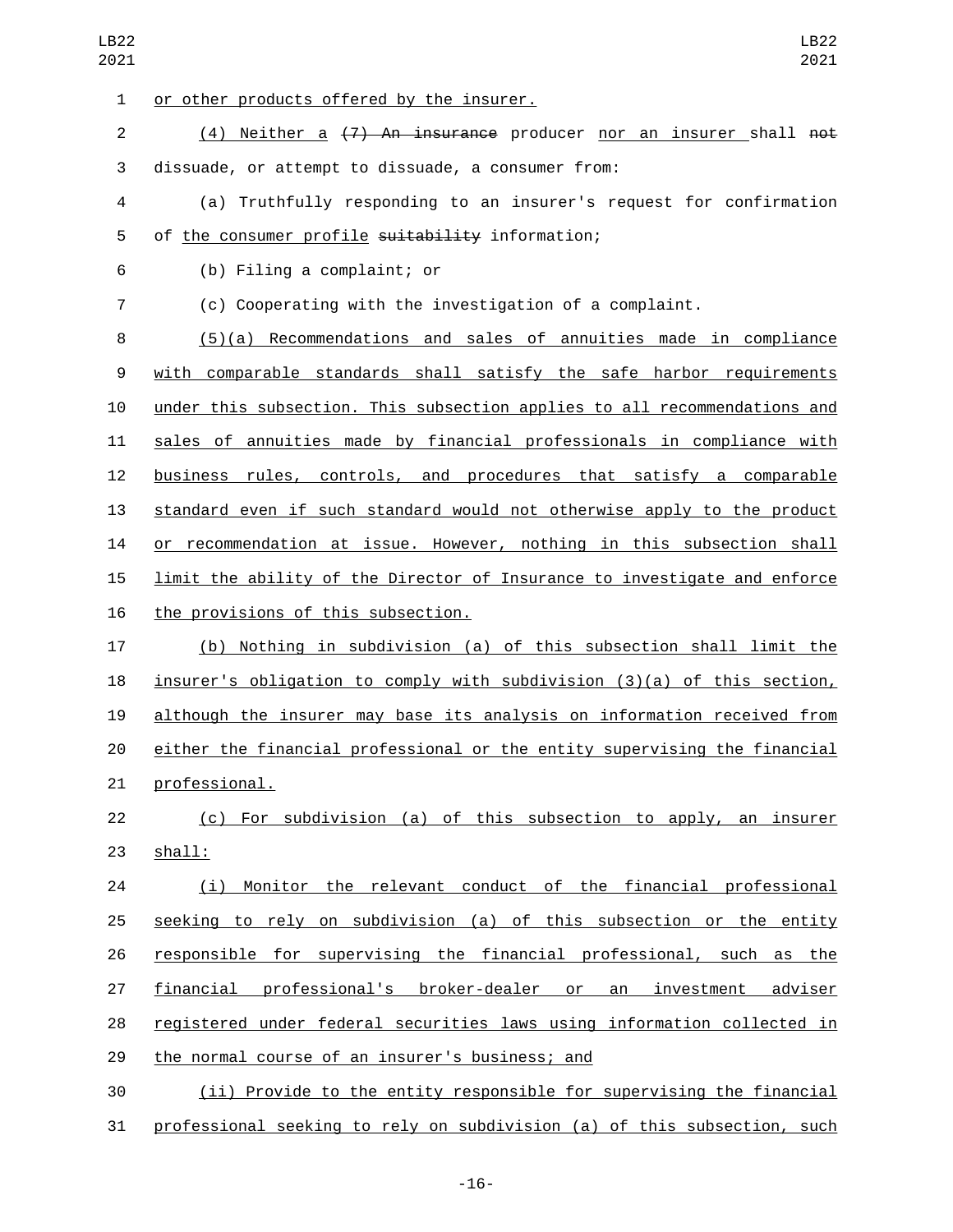| $\mathbf{1}$   | the financial professional's broker-dealer or investment adviser<br>as           |
|----------------|----------------------------------------------------------------------------------|
| $\overline{2}$ | registered under federal securities laws, information and reports that           |
| 3              | are reasonably appropriate to assist such entity to maintain its                 |
| 4              | supervision system.                                                              |
| 5              | (d) For purposes of this subsection, financial professional means a              |
| 6              | producer that is regulated and acting as:                                        |
| 7              | (i) A broker-dealer registered under federal securities laws or a                |
| 8              | registered representative of a broker-dealer;                                    |
| 9              | (ii) An investment adviser registered under federal securities laws              |
| 10             | or an investment adviser representative associated with a federal                |
| 11             | registered investment adviser; or                                                |
| 12             | (iii) A plan fiduciary under section 3(21) of the federal Employee               |
| 13             | Retirement Income Security Act of 1974 or a fiduciary under section              |
| 14             | 4975(e)(3) of the Internal Revenue Code of 1986, as such sections existed        |
| 15             | on January 1, 2021.                                                              |
| 16             | (e) For purposes of this subsection, comparable standards means:                 |
| 17             | (i) With respect to broker-dealers and registered representatives of             |
| 18             | broker-dealers, applicable federal Securities and Exchange Commission and        |
| 19             | <b>Financial Industry Regulatory Authority rules pertaining to best interest</b> |
| 20             | obligations and supervision of annuity recommendations and<br>sales,             |
| 21             | including, but not limited to, Regulation Best Interest, as such rules           |
| 22             | existed on January 1, 2021;                                                      |
| 23             | (ii) With respect to investment advisers registered under federal                |
| 24             | securities laws or investment adviser representatives, the fiduciary             |
| 25             | duties and all other requirements imposed on such investment advisers or         |
| 26             | investment adviser representatives by contract or under the federal              |
| 27             | Investment Advisers Act of 1940, including, but not limited to, Form ADV         |
| 28             | and interpretations of Form ADV as such form and interpretations existed         |
| 29             | on January 1, 2021; and                                                          |
| 30             | (iii) With respect to plan fiduciaries or fiduciaries, the duties,               |
|                |                                                                                  |

-17-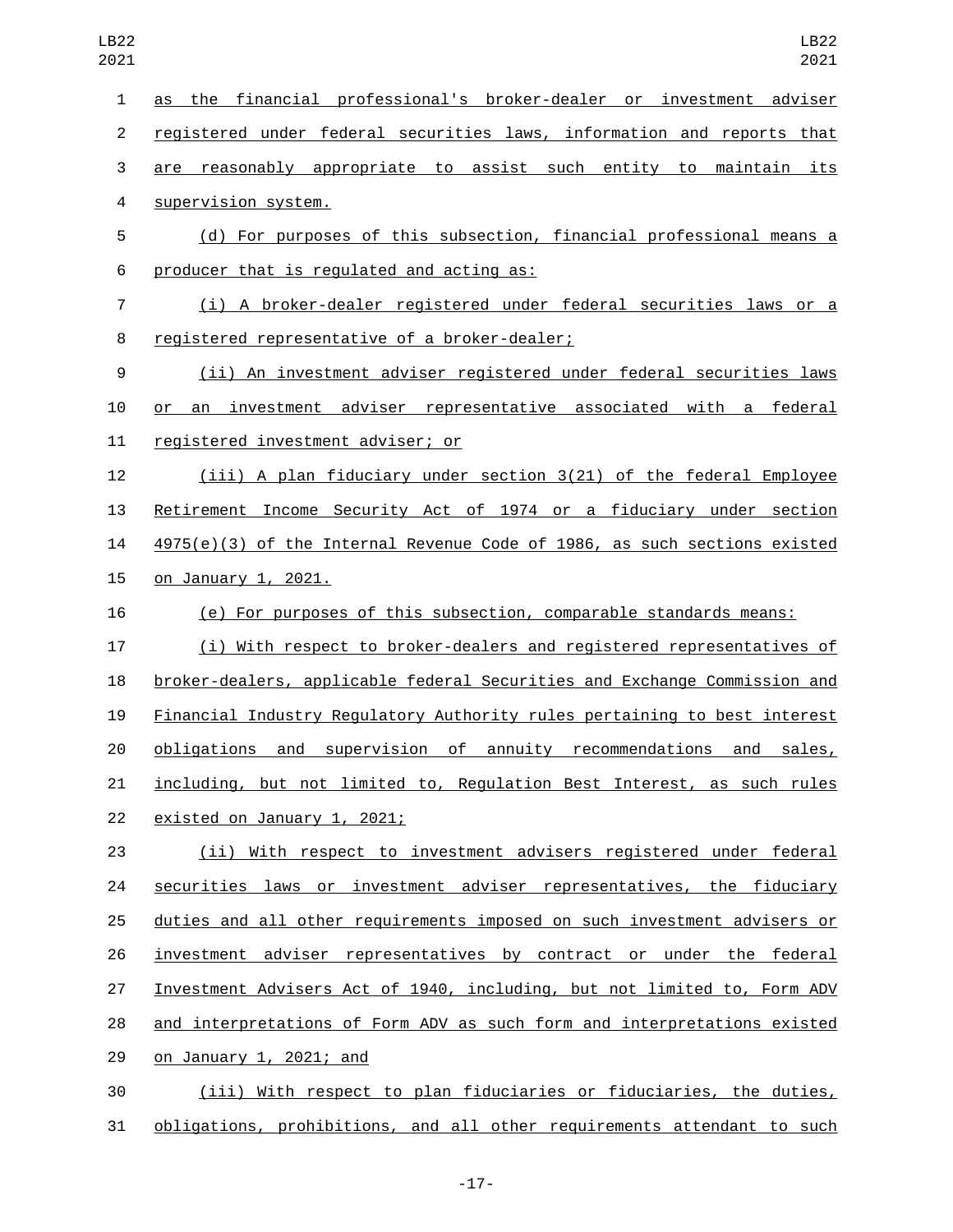status under the federal Employee Retirement Income Security Act of 1974 or the Internal Revenue Code of 1986, as such acts existed on January 1,

3 2021.

 (6)(a) Insurers, general agents, independent agencies, and producers shall maintain or be able to make available to the Director of Insurance records of the information collected from the consumer, disclosures made to the consumer, including summaries of oral disclosures, and other information used in making the recommendations that were the basis for insurance transactions for five years after the insurance transaction is completed by the insurer. An insurer is permitted, but shall not be required, to maintain documentation on behalf of a producer.

 (b) Records required to be maintained by this subsection may be maintained in paper, photographic, microprocess, magnetic, mechanical, or 14 electronic media or by any process that accurately reproduces the actual 15 document.

 (8)(a) Compliance with the Financial Industry Regulatory Authority Rules pertaining to suitability and supervision of annuity transactions shall satisfy the requirements under this section if the insurer complies with the requirements of subdivision (6)(b) of this section. This subsection applies to Financial Industry Regulatory Authority broker- dealer sales of variable annuities and fixed annuities if the suitability and supervision is similar to those applied to variable annuity sales. However, nothing in this subsection shall limit the ability of the Director of Insurance to investigate potential violations of and enforce the Nebraska Protection in Annuity Transactions Act.

 (b) An insurer seeking to comply with the Financial Industry Regulatory Authority broker-dealer sales of variable annuities and fixed annuities to satisfy the requirements of this section shall:

 (i) Monitor the Financial Industry Regulatory Authority member broker-dealer using information collected in the normal course of an 31 insurer's business; and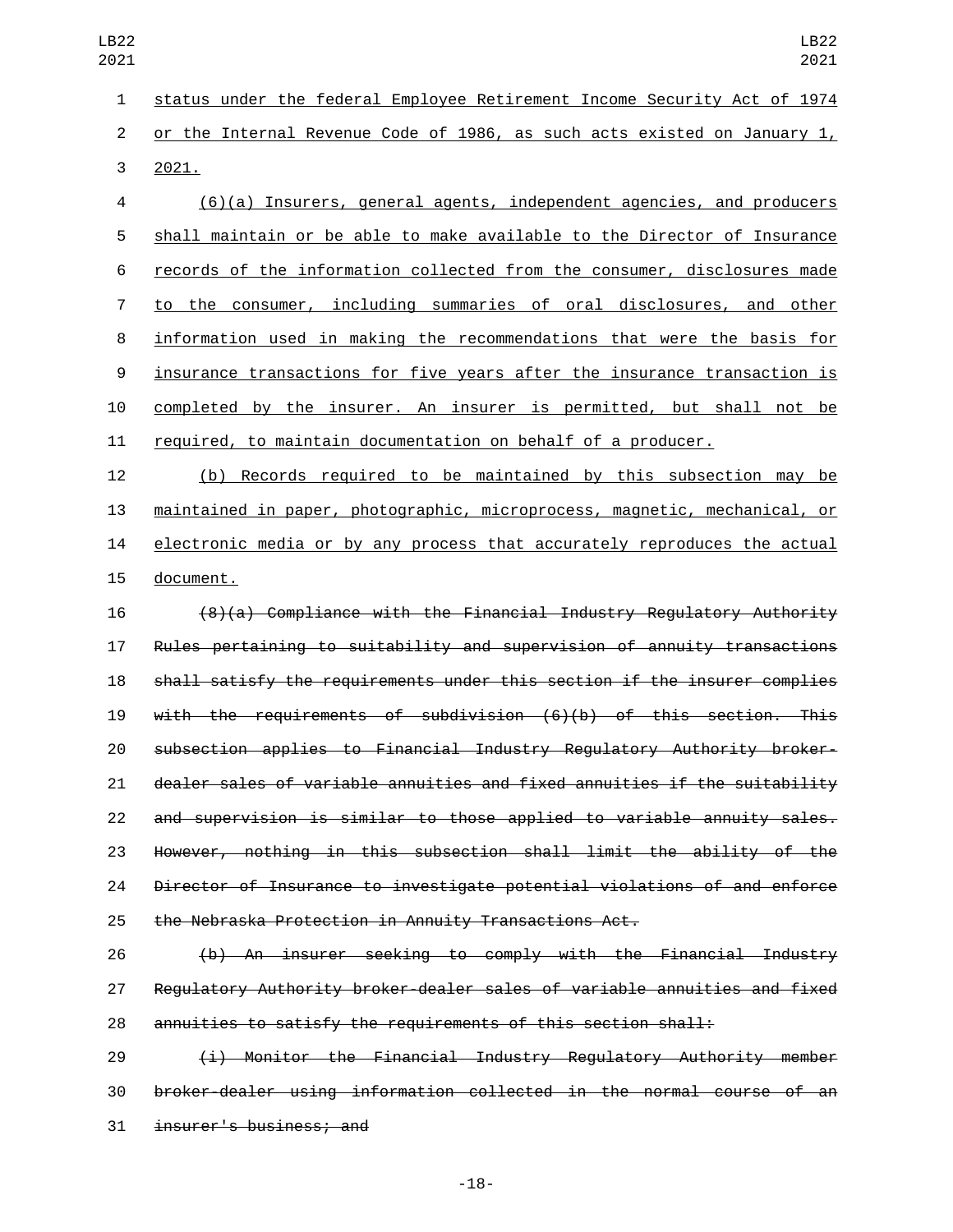(ii) Provide to the Financial Industry Regulatory Authority member broker-dealer information and reports that are reasonably appropriate to assist the Financial Industry Regulatory Authority member broker-dealer to maintain its supervision system.4

5 Sec. 5. Section 44-8107, Revised Statutes Cumulative Supplement, 6 2020, is amended to read:

7 44-8107 (1) An insurer is responsible for compliance with the 8 Nebraska Protection in Annuity Transactions Act. If a violation occurs, 9 either because of the action or inaction of the insurer or its insurance 10 producer, the Director of Insurance may order:

11 (a) An insurer to take reasonably appropriate corrective action for 12 any consumer harmed by a failure to comply with the Nebraska Protection 13 in Annuity Transactions Act by the insurer, an entity contracted to 14 perform the insurer's supervisory duties, or by the producer an insurance 15 producer's or insurer's violation of the act; and

16 (b) A general agency, an independent agency, or the An insurance 17 producer to take reasonably appropriate corrective action for any 18 consumer harmed by the insurance producer's violation of the act; and  $\pm$ 

## (c) Appropriate penalties and sanctions.19

20 (2) A violation of the act shall be an unfair trade practice in the 21 business of insurance under the Unfair Insurance Trade Practices Act.

 (3) The director may reduce or eliminate any applicable penalty under section 44-1529 for a violation of the Nebraska Protection in Annuity Transactions Act subsection (1) or (2) of section 44-8106 or 25 subdivision  $(4)(b)$  of such section if corrective action for the consumer was taken promptly after a violation was discovered or the violation was 27 not part of a pattern or practice.

28 Sec. 6. Section 44-8108, Revised Statutes Cumulative Supplement, 29 2020, is amended to read:

30 44-8108 (1) A An insurance producer shall not solicit the sale of an 31 annuity product unless the insurance producer has adequate knowledge of

-19-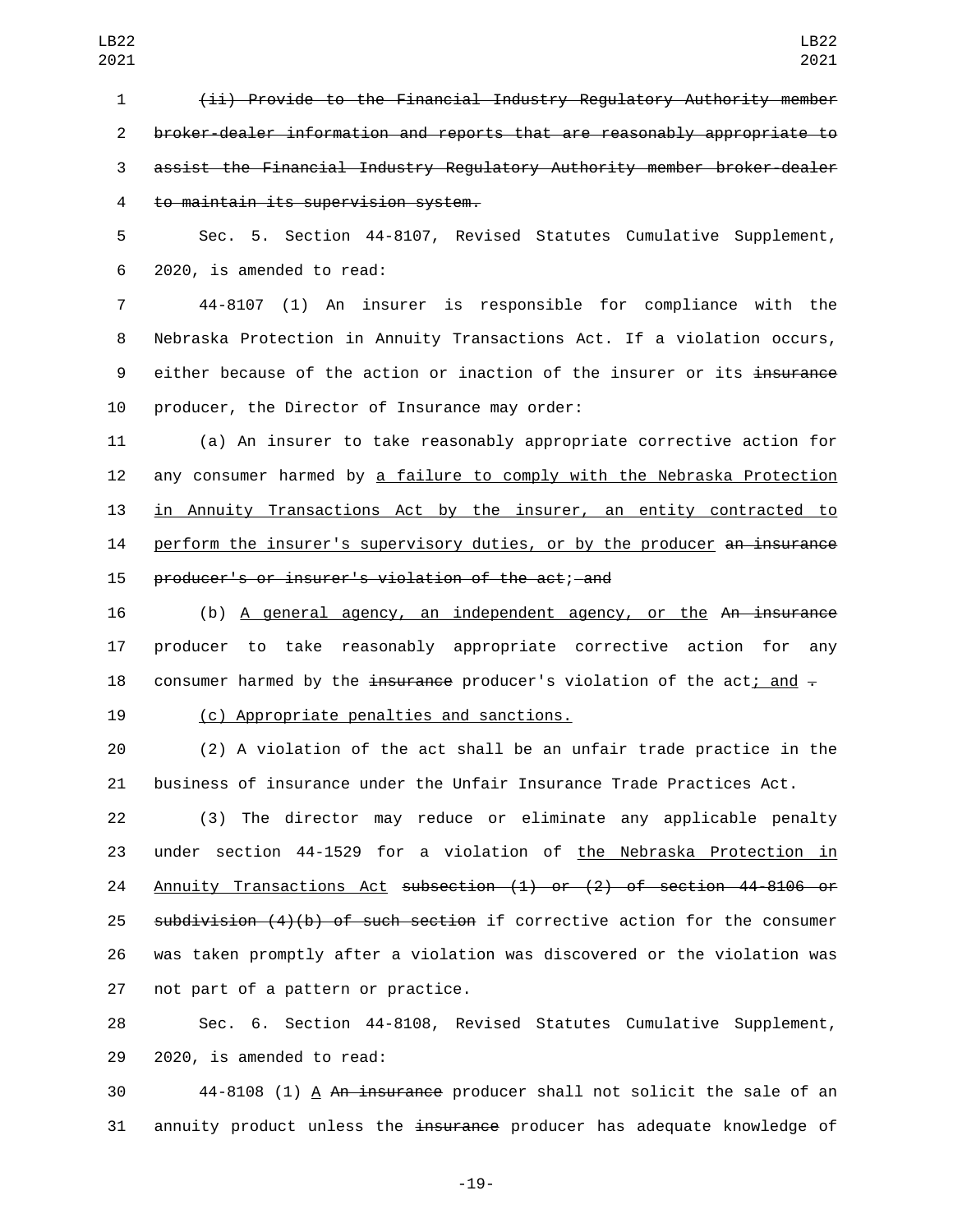1 the product to recommend the annuity and the insurance producer is in compliance with the insurer's standards for product training. A An insurance producer may rely on insurer-provided product-specific training standards and materials to comply with this subsection.

 (2)(a)(i) A An insurance producer who engages in the sale of annuity products shall complete a one-time four-credit training course approved by the Department of Insurance and provided by a department-approved 8 education provider.

 (ii) Producers Insurance producers who hold a life insurance line of authority on July 1, 2021 19, 2012, and who desire to sell annuities shall complete the requirements of this subsection within six months 12 after July 1, 2021 <del>19, 2012</del>. Individuals who obtain a life insurance line 13 of authority on or after July 1, 2021 <del>19, 2012</del>, shall not engage in the sale of annuities until the annuity training course required under this 15 subsection has been completed.

 (b) The minimum length of the training required under this subsection shall be sufficient to qualify for at least four continuing 18 education credits, but may be longer.

 (c) The training required under this subsection shall include 20 information on the following topics:

 (i) The types of annuities and various classifications of annuities; (ii) Identification of the parties to an annuity;

 (iii) How fixed, variable, and indexed annuity contract provisions 24 affect consumers;

 (iv) The application of income taxation of qualified and 26 nonqualified annuities;

27 (v) The primary uses of annuities; and

 (vi) Appropriate sales practices and replacement and disclosure 29 requirements.

 (d) Providers of courses intended to comply with this subsection shall cover all topics listed in the prescribed outline and shall not

-20-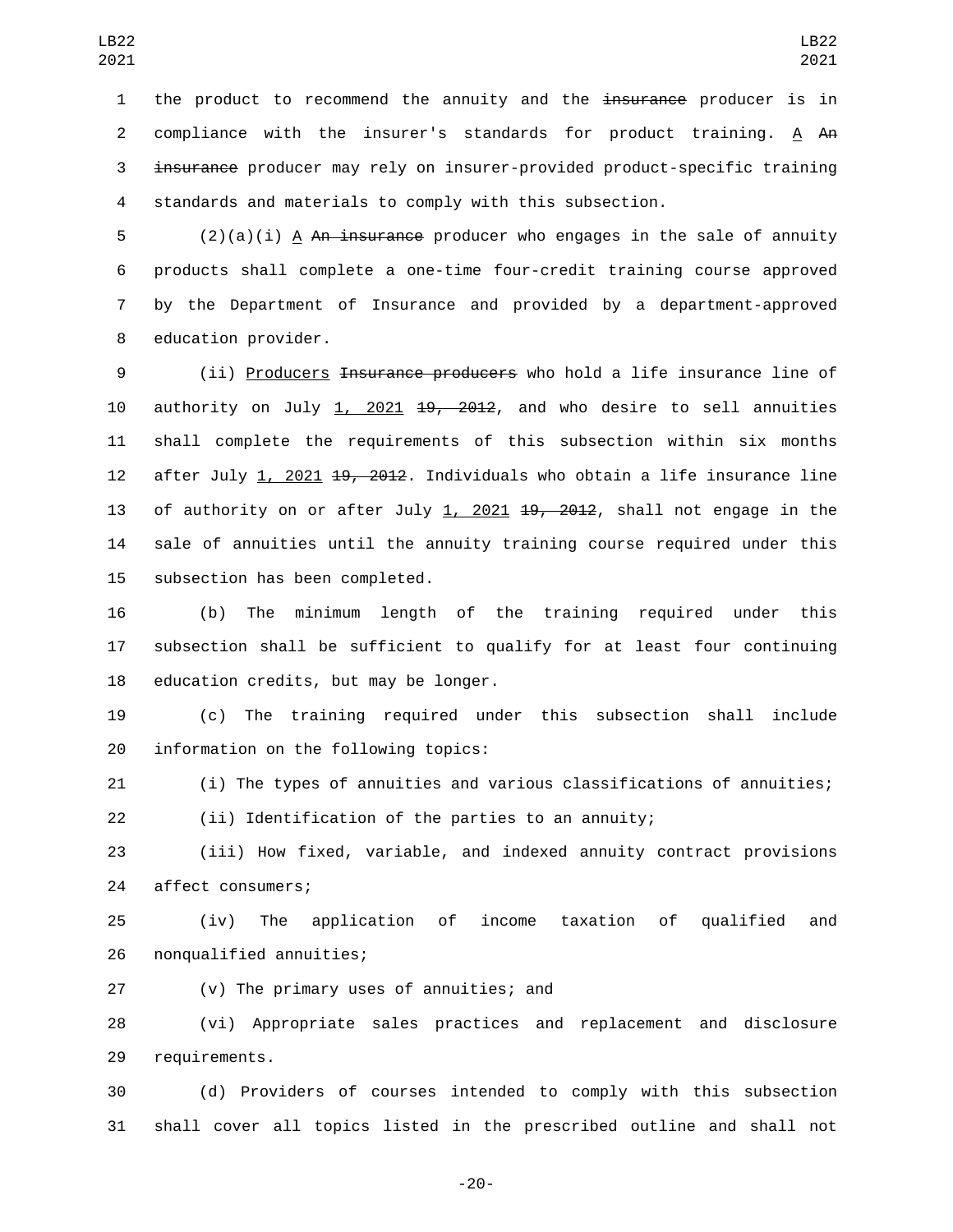present any marketing information or provide training on sales techniques or specific information about a particular insurer's products. Additional topics may be offered in conjunction with and in addition to the required 4 outline.

 (e) A provider of an annuity training course intended to comply with this subsection shall register as a continuing education provider in this state and comply with the requirements applicable to insurance producer continuing education activities as set forth in section 44-3905.

 (f) A producer who has completed an annuity training course approved by the Department of Insurance prior to July 1, 2021, shall, within six 11 months after July 1, 2021, complete either:

 (i) A new four-credit training course approved by the Department of Insurance after the effective date of this act; or

 (ii) An additional one-time, one-credit training course approved by the Department of Insurance and provided by a Department of Insurance approved education provider on appropriate sales practices and replacement and disclosure requirements under the Nebraska Protection in 18 Annuity Transactions Act.

19  $(q)$   $(f)$  Annuity training courses may be conducted and completed by classroom or self-study methods in accordance with sections 44-3901 to 21 44-3908.

22 (h) (g) Providers of annuity training shall comply with the reporting requirements and shall issue certificates of completion in 24 accordance with sections 44-3901 to 44-3908.

25  $(i)$   $(h)$  The satisfaction of training requirements of another state that are substantially similar to the provisions of this subsection shall be deemed to satisfy the training requirements of this subsection.

 (j) The satisfaction of the components of the training requirements 29 of any course or courses with components substantially similar to the provisions of this subsection shall be deemed to satisfy the training 31 requirements of this subsection.